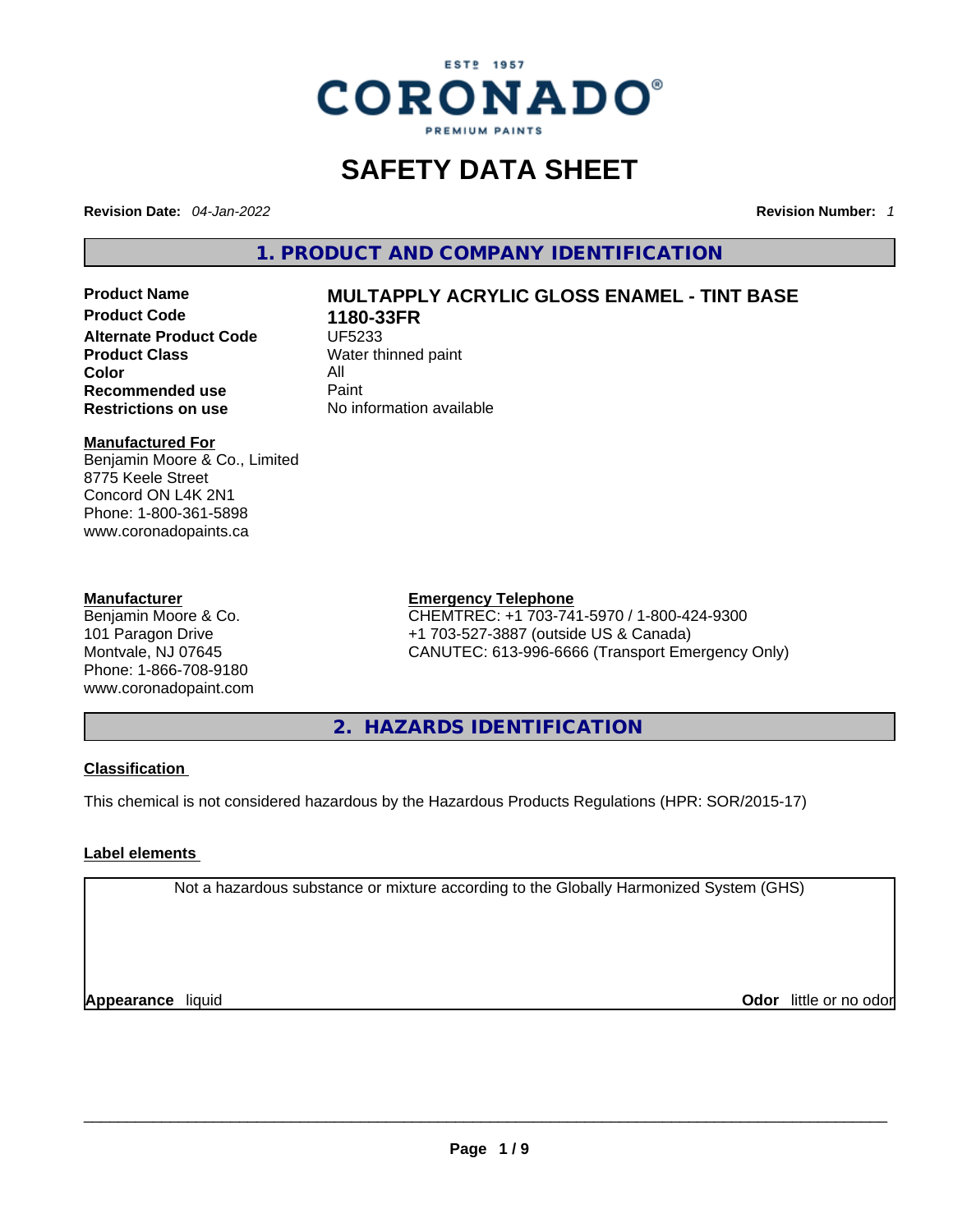# **Other information**

No information available

 **WARNING:** This product contains isothiazolinone compounds at levels of <0.1%. These substances are biocides commonly found in most paints and a variety of personal care products as a preservative. Certain individuals may be sensitive or allergic to these substances, even at low levels.

# **3. COMPOSITION INFORMATION ON COMPONENTS**

| <b>Chemical name</b>                                                            | CAS No.    | Weight-%   | <b>Hazardous Material</b><br>registry number<br>(HMIRA registry #) | Date HMIRA filed and<br>Information Review Act Idate exemption granted<br>(if applicable) |
|---------------------------------------------------------------------------------|------------|------------|--------------------------------------------------------------------|-------------------------------------------------------------------------------------------|
| Titanium dioxide                                                                | 13463-67-7 | $10 - 30%$ |                                                                    |                                                                                           |
| Propanoic acid, 2-methyl-,<br>monoester with<br>2,2,4-trimethyl-1,3-pentanediol | 25265-77-4 | $1 - 5%$   |                                                                    |                                                                                           |
| Diethylene glycol monoethyl<br>ether                                            | 111-90-0   | - 5%       |                                                                    |                                                                                           |

\*The exact percentage (concentration) of composition has been withheld as a trade secret

| 4. FIRST AID MEASURES                                 |                                                                                                                                              |  |  |
|-------------------------------------------------------|----------------------------------------------------------------------------------------------------------------------------------------------|--|--|
| <b>General Advice</b>                                 | No hazards which require special first aid measures.                                                                                         |  |  |
| <b>Eye Contact</b>                                    | Rinse thoroughly with plenty of water for at least 15<br>minutes and consult a physician.                                                    |  |  |
| <b>Skin Contact</b>                                   | Wash off immediately with soap and plenty of water while<br>removing all contaminated clothes and shoes.                                     |  |  |
| <b>Inhalation</b>                                     | Move to fresh air. If symptoms persist, call a physician.                                                                                    |  |  |
| Ingestion                                             | Clean mouth with water and afterwards drink plenty of<br>water. Consult a physician if necessary.                                            |  |  |
| <b>Most Important Symptoms/Effects</b>                | None known.                                                                                                                                  |  |  |
| <b>Notes To Physician</b>                             | Treat symptomatically.                                                                                                                       |  |  |
|                                                       | 5. FIRE-FIGHTING MEASURES                                                                                                                    |  |  |
| <b>Suitable Extinguishing Media</b>                   | Use extinguishing measures that are appropriate to local<br>circumstances and the surrounding environment.                                   |  |  |
| Protective equipment and precautions for firefighters | As in any fire, wear self-contained breathing apparatus<br>pressure-demand, MSHA/NIOSH (approved or equivalent)<br>and full protective gear. |  |  |

and full protective gear. \_\_\_\_\_\_\_\_\_\_\_\_\_\_\_\_\_\_\_\_\_\_\_\_\_\_\_\_\_\_\_\_\_\_\_\_\_\_\_\_\_\_\_\_\_\_\_\_\_\_\_\_\_\_\_\_\_\_\_\_\_\_\_\_\_\_\_\_\_\_\_\_\_\_\_\_\_\_\_\_\_\_\_\_\_\_\_\_\_\_\_\_\_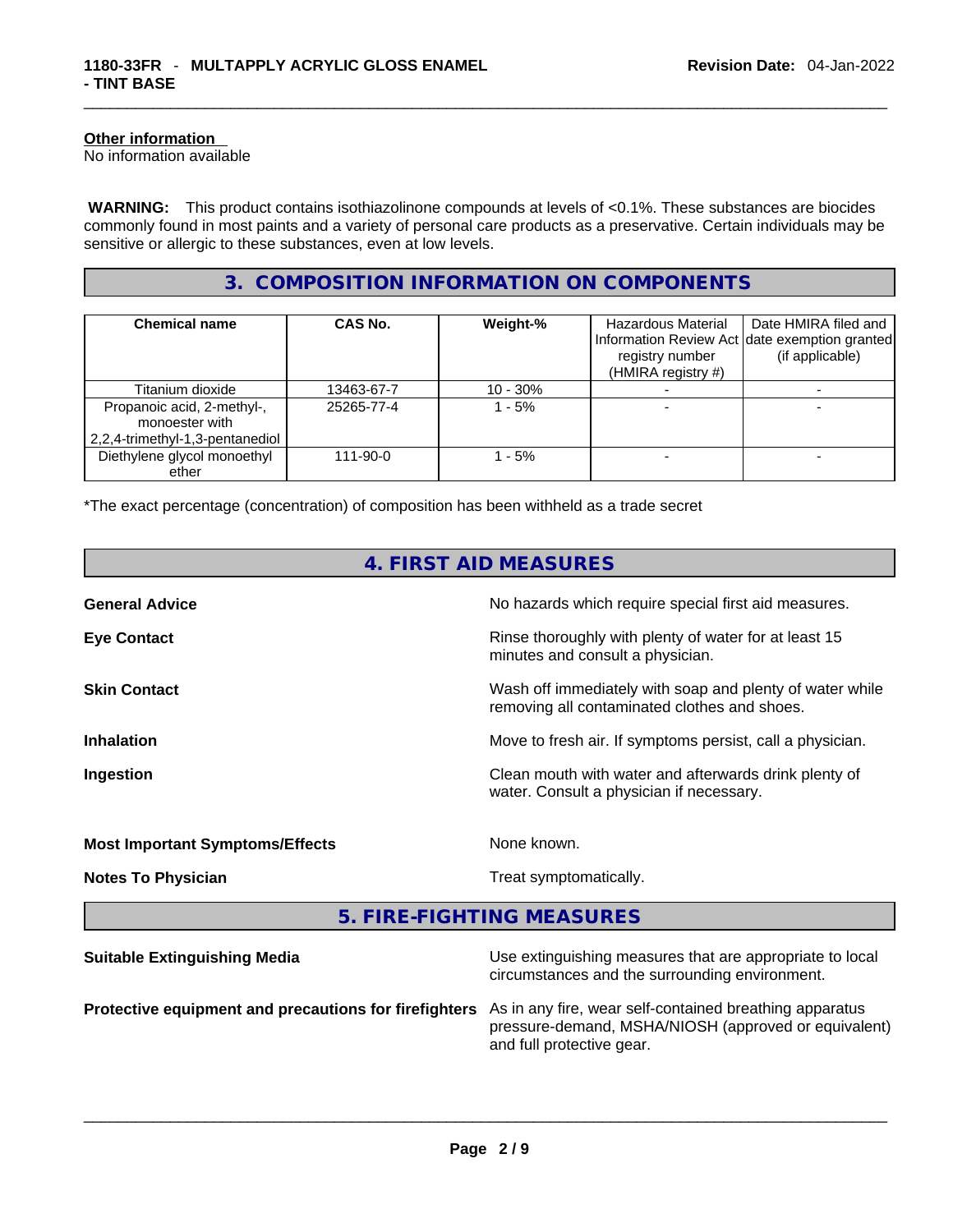| <b>Specific Hazards Arising From The Chemical</b>                                | Closed containers may rupture if exposed to fire or<br>extreme heat. |  |  |
|----------------------------------------------------------------------------------|----------------------------------------------------------------------|--|--|
| Sensitivity to mechanical impact                                                 | No                                                                   |  |  |
| Sensitivity to static discharge                                                  | No                                                                   |  |  |
| <b>Flash Point Data</b><br>Flash point (°F)<br>Flash Point (°C)<br><b>Method</b> | Not applicable<br>Not applicable<br>Not applicable                   |  |  |
| <b>Flammability Limits In Air</b>                                                |                                                                      |  |  |
| Lower flammability limit:<br><b>Upper flammability limit:</b>                    | Not applicable<br>Not applicable                                     |  |  |
| <b>Flammability: 0</b><br><b>NFPA</b><br>Health: 1                               | <b>Instability: 0</b><br><b>Special: Not Applicable</b>              |  |  |
| <b>NFPA Legend</b><br>0 - Not Hazardous                                          |                                                                      |  |  |

- 1 Slightly
- 2 Moderate
- 3 High
- 4 Severe

*The ratings assigned are only suggested ratings, the contractor/employer has ultimate responsibilities for NFPA ratings where this system is used.* 

*Additional information regarding the NFPA rating system is available from the National Fire Protection Agency (NFPA) at www.nfpa.org.* 

# **6. ACCIDENTAL RELEASE MEASURES**

| <b>Personal Precautions</b>      | Avoid contact with skin, eyes and clothing. Ensure<br>adequate ventilation.                          |  |  |
|----------------------------------|------------------------------------------------------------------------------------------------------|--|--|
| <b>Other Information</b>         | Prevent further leakage or spillage if safe to do so.                                                |  |  |
| <b>Environmental precautions</b> | See Section 12 for additional Ecological Information.                                                |  |  |
| <b>Methods for Cleaning Up</b>   | Soak up with inert absorbent material. Sweep up and<br>shovel into suitable containers for disposal. |  |  |

# **7. HANDLING AND STORAGE**

| <b>Handling</b>               | Avoid contact with skin, eyes and clothing. Avoid breathing<br>vapors, spray mists or sanding dust. In case of insufficient<br>ventilation, wear suitable respiratory equipment. |  |
|-------------------------------|----------------------------------------------------------------------------------------------------------------------------------------------------------------------------------|--|
| <b>Storage</b>                | Keep container tightly closed. Keep out of the reach of<br>children.                                                                                                             |  |
| <b>Incompatible Materials</b> | No information available                                                                                                                                                         |  |
|                               |                                                                                                                                                                                  |  |

 $\_$  ,  $\_$  ,  $\_$  ,  $\_$  ,  $\_$  ,  $\_$  ,  $\_$  ,  $\_$  ,  $\_$  ,  $\_$  ,  $\_$  ,  $\_$  ,  $\_$  ,  $\_$  ,  $\_$  ,  $\_$  ,  $\_$  ,  $\_$  ,  $\_$  ,  $\_$  ,  $\_$  ,  $\_$  ,  $\_$  ,  $\_$  ,  $\_$  ,  $\_$  ,  $\_$  ,  $\_$  ,  $\_$  ,  $\_$  ,  $\_$  ,  $\_$  ,  $\_$  ,  $\_$  ,  $\_$  ,  $\_$  ,  $\_$  ,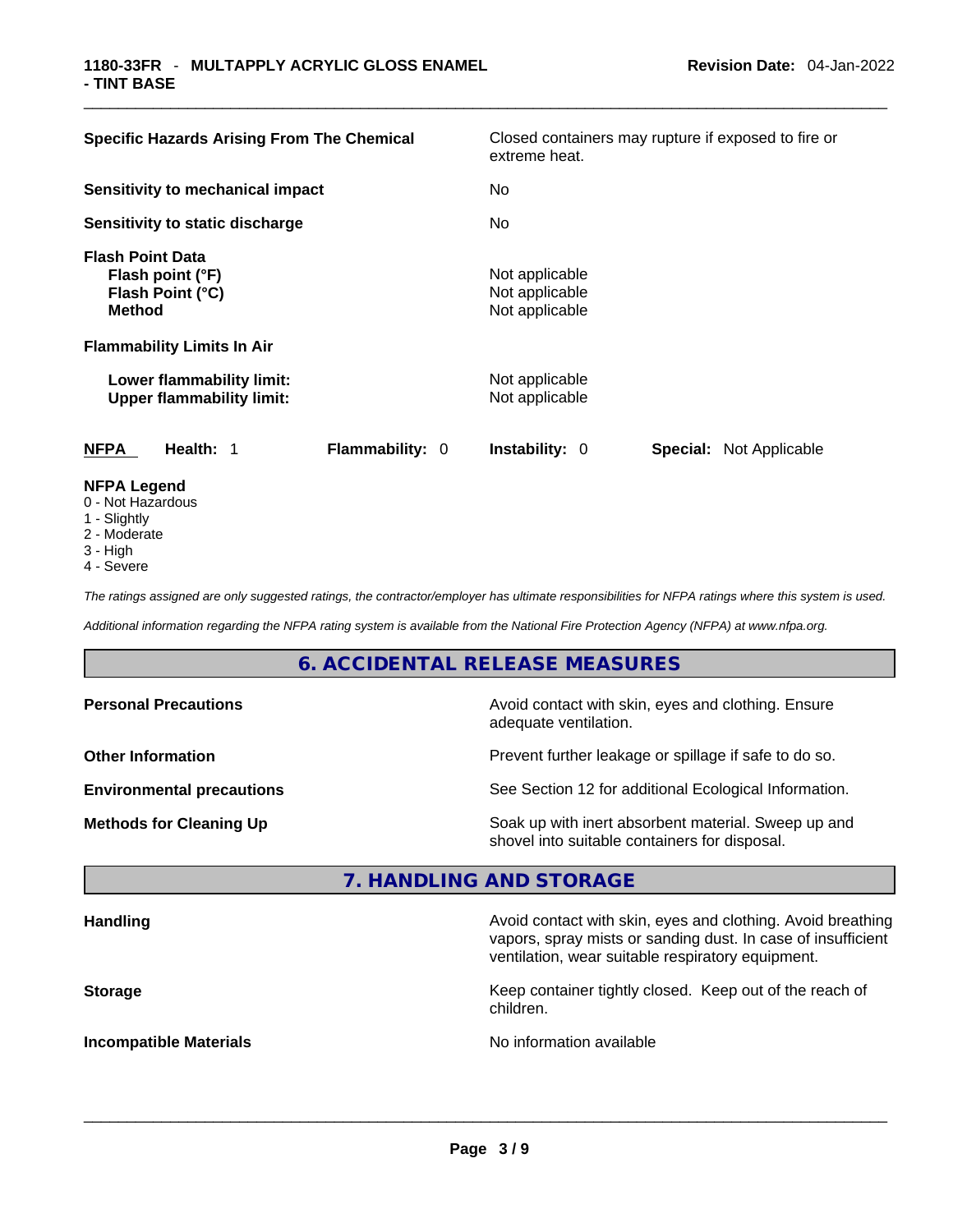# **8. EXPOSURE CONTROLS/PERSONAL PROTECTION**

# **Exposure Limits**

| <b>Chemical name</b>        | <b>ACGIH TLV</b>         | Alberta           | <b>British Columbia</b>  | Ontario            | Quebec                       |
|-----------------------------|--------------------------|-------------------|--------------------------|--------------------|------------------------------|
| Titanium dioxide            | TWA: $10 \text{ mg/m}^3$ | 10 mg/m $3$ - TWA | 10 mg/m $3$ - TWA        | 10 mg/m $3$ - TWA  | 10 mg/m <sup>3</sup> - TWAEV |
|                             |                          |                   | $3 \text{ ma/m}^3$ - TWA |                    |                              |
| Diethylene glycol monoethyl | N/E                      | N/E               | N/E                      | 30 ppm - TWA       | N/E                          |
| ether                       |                          |                   |                          | 165 mg/m $3$ - TWA |                              |

**Legend**

ACGIH - American Conference of Governmental Industrial Hygienists Alberta - Alberta Occupational Exposure Limits British Columbia - British Columbia Occupational Exposure Limits Ontario - Ontario Occupational Exposure Limits Quebec - Quebec Occupational Exposure Limits N/E - Not established

# **Personal Protective Equipment**

**Engineering Measures Ensure** Ensure adequate ventilation, especially in confined areas.

**Eye/Face Protection Safety glasses with side-shields.** Safety glasses with side-shields. **Skin Protection Protection Protective gloves and impervious clothing. Respiratory Protection In case of insufficient ventilation wear suitable respiratory** equipment.

**Hygiene Measures Avoid contact with skin, eyes and clothing. Remove and Avoid contact with skin, eyes and clothing. Remove and Avoid contact with skin, eyes and clothing. Remove and** wash contaminated clothing before re-use. Wash thoroughly after handling.

# **9. PHYSICAL AND CHEMICAL PROPERTIES**

**Appearance** liquid **Odor**<br> **Odor Threshold**<br> **Odor Threshold**<br> **CODOR**<br> **CODOR**<br> **CODOR**<br> **CODOR**<br> **CODOR**<br> **CODOR**<br> **CODOR**<br> **CODOR**<br> **CODOR Density (lbs/gal)** 9.8 - 10.0 **Specific Gravity** 1.17 - 1.20 **pH bH** *pH* **Viscosity (cps) No information available No information available Solubility(ies)** No information available **Water solubility No information available No information available Evaporation Rate Note 2008 No information available Vapor pressure No information available No information available Vapor density No information available No** information available **Wt. % Solids** 45 - 55 **Vol. % Solids** 35 - 45 **Wt. % Volatiles Vol. % Volatiles** 55 - 65 **VOC Regulatory Limit (g/L)** < 100 **Boiling Point (°F)** 212 **Boiling Point (°C)** 100 **Freezing point (°F)** 32 **Freezing Point (°C)** 0

**No information available Flash point (°F)** Not applicable \_\_\_\_\_\_\_\_\_\_\_\_\_\_\_\_\_\_\_\_\_\_\_\_\_\_\_\_\_\_\_\_\_\_\_\_\_\_\_\_\_\_\_\_\_\_\_\_\_\_\_\_\_\_\_\_\_\_\_\_\_\_\_\_\_\_\_\_\_\_\_\_\_\_\_\_\_\_\_\_\_\_\_\_\_\_\_\_\_\_\_\_\_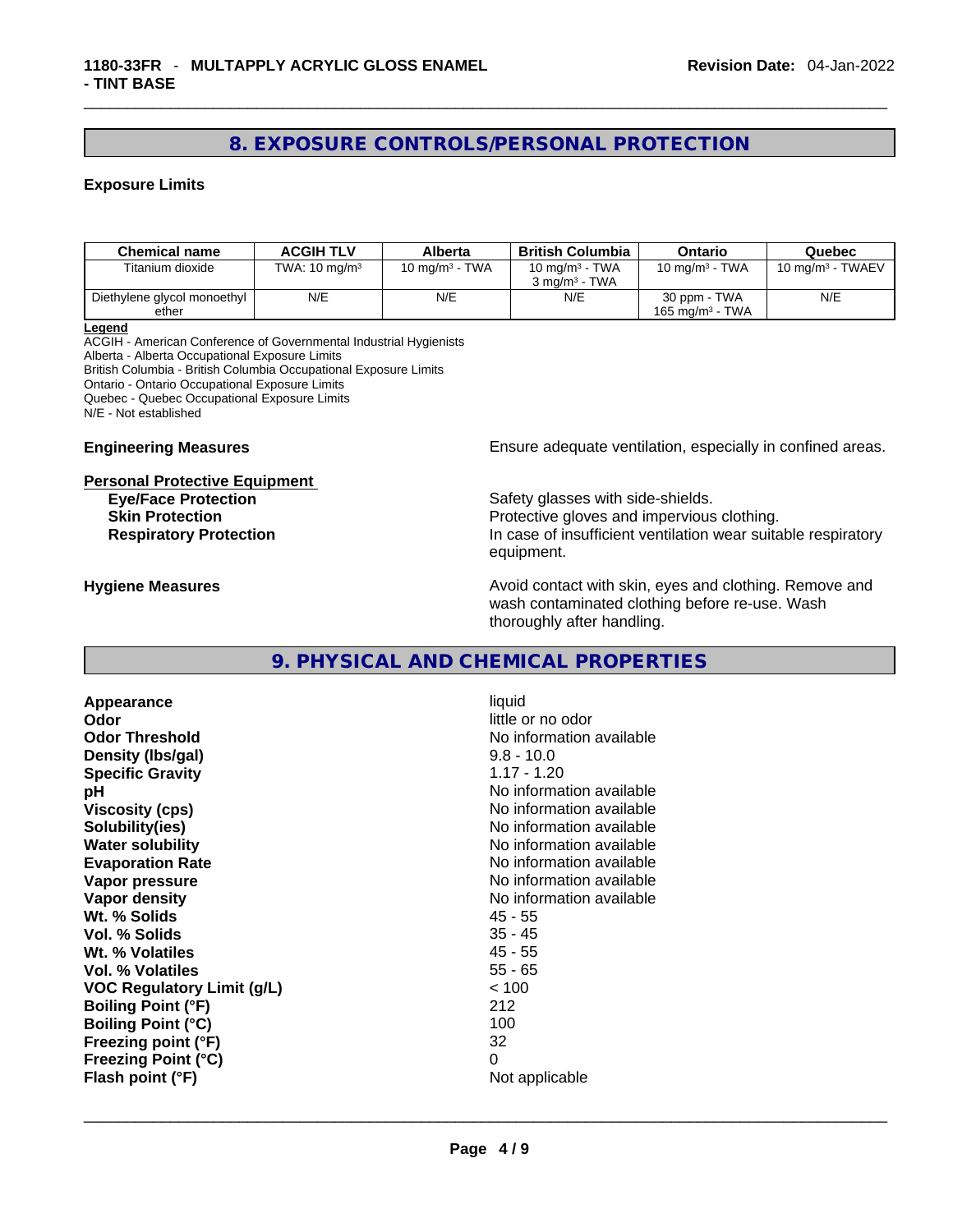# \_\_\_\_\_\_\_\_\_\_\_\_\_\_\_\_\_\_\_\_\_\_\_\_\_\_\_\_\_\_\_\_\_\_\_\_\_\_\_\_\_\_\_\_\_\_\_\_\_\_\_\_\_\_\_\_\_\_\_\_\_\_\_\_\_\_\_\_\_\_\_\_\_\_\_\_\_\_\_\_\_\_\_\_\_\_\_\_\_\_\_\_\_ **1180-33FR** - **MULTAPPLY ACRYLIC GLOSS ENAMEL - TINT BASE**

# **Flash Point (°C)** Not applicable **Method** Not applicable<br> **Flammability (solid, gas)** Not applicable Not applicable **Flammability (solid, gas)**<br> **Upper flammability limit:**<br>
Upper flammability limit:<br>  $\begin{array}{ccc}\n\bullet & \bullet & \bullet \\
\bullet & \bullet & \bullet\n\end{array}$ **Upper flammability limit: Lower flammability limit:**<br> **Autoignition Temperature (°F)** Not applicable Not applicable available **Autoignition Temperature (°F)**<br> **Autoignition Temperature (°C)** No information available **Autoignition Temperature (°C) Decomposition Temperature (°F)**<br> **Decomposition Temperature (°C)** No information available **Decomposition Temperature (°C)**<br>Partition coefficient

**No information available** 

# **10. STABILITY AND REACTIVITY**

| <b>Reactivity</b>                         | Not Applicable                           |
|-------------------------------------------|------------------------------------------|
| <b>Chemical Stability</b>                 | Stable under normal conditions.          |
| <b>Conditions to avoid</b>                | Prevent from freezing.                   |
| <b>Incompatible Materials</b>             | No materials to be especially mentioned. |
| <b>Hazardous Decomposition Products</b>   | None under normal use.                   |
| <b>Possibility of hazardous reactions</b> | None under normal conditions of use.     |

# **11. TOXICOLOGICAL INFORMATION**

#### **Product Information Information on likely routes of exposure**

**Acute Toxicity** 

**Principal Routes of Exposure Exposure** Eye contact, skin contact and inhalation.

**Product Information Information No information available** 

# **<u>Symptoms related to the physical, chemical and toxicological characteristics</u>**

**Symptoms Symptoms No information available** 

# **Delayed and immediate effects as well as chronic effects from short and long-term exposure**

| Eye contact                 | May cause slight irritation                                                                                     |
|-----------------------------|-----------------------------------------------------------------------------------------------------------------|
| <b>Skin contact</b>         | Substance may cause slight skin irritation. Prolonged or<br>repeated contact may dry skin and cause irritation. |
| <b>Inhalation</b>           | May cause irritation of respiratory tract.                                                                      |
| Ingestion                   | Ingestion may cause gastrointestinal irritation, nausea,<br>vomiting and diarrhea.                              |
| <b>Sensitization</b>        | No information available.                                                                                       |
| <b>Neurological Effects</b> | No information available.                                                                                       |
| <b>Mutagenic Effects</b>    | No information available.                                                                                       |
| <b>Reproductive Effects</b> | No information available.                                                                                       |
|                             |                                                                                                                 |
|                             |                                                                                                                 |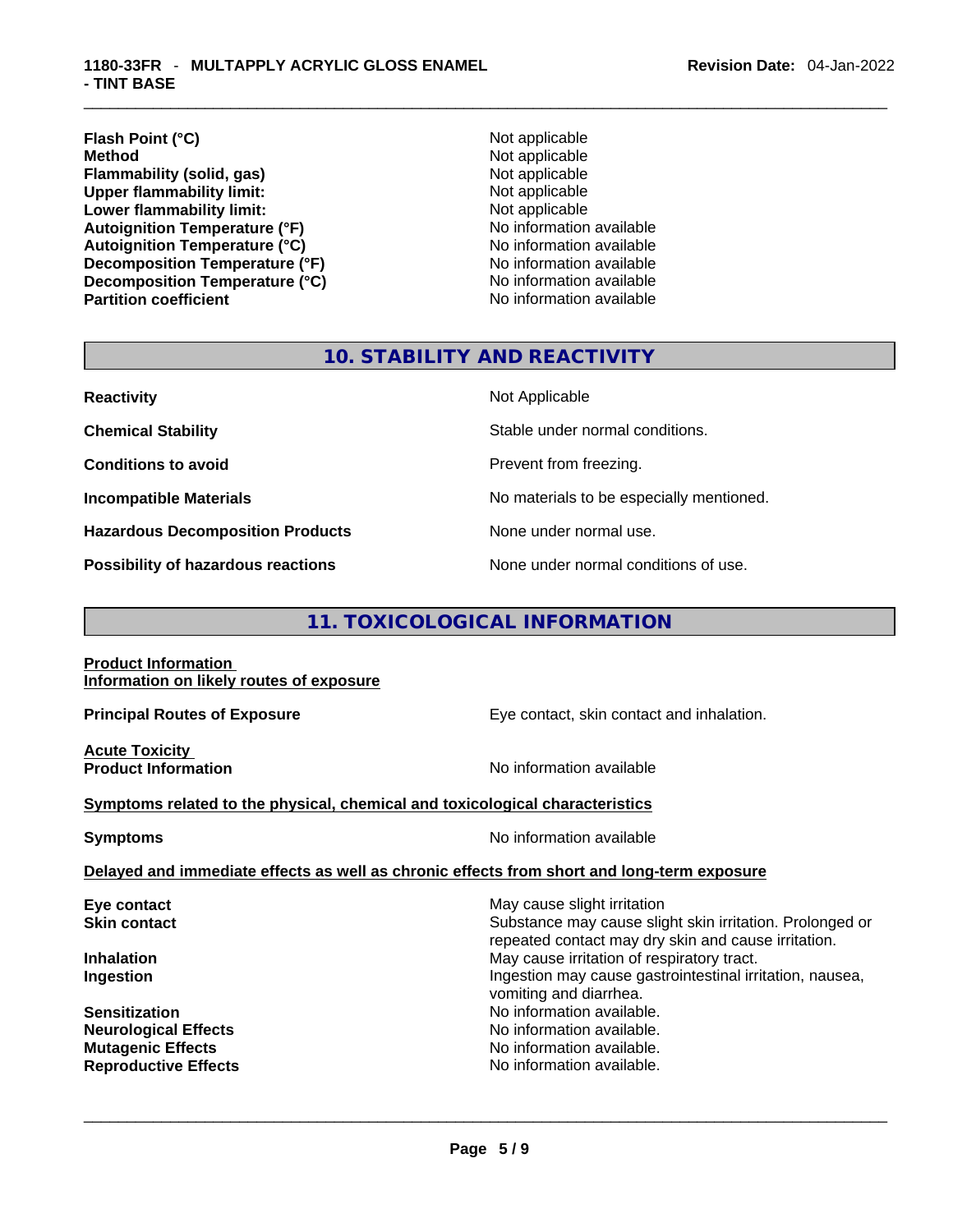| <b>Developmental Effects</b>    |
|---------------------------------|
| <b>Target organ effects</b>     |
| <b>STOT - single exposure</b>   |
| <b>STOT - repeated exposure</b> |
| <b>Other adverse effects</b>    |
| <b>Aspiration Hazard</b>        |

No information available. **No information available. STOT - single exposure** No information available. **STOT - repeated exposure** No information available. No information available. No information available.

#### **Numerical measures of toxicity**

**The following values are calculated based on chapter 3.1 of the GHS document**

| <b>ATEmix (oral)</b>                 | 43322 mg/kg |
|--------------------------------------|-------------|
| <b>ATEmix (inhalation-dust/mist)</b> | 350.4 mg/L  |

### **Component Information**

| Chemical name                                 | Oral LD50             | Dermal LD50                                                           | Inhalation LC50                      |
|-----------------------------------------------|-----------------------|-----------------------------------------------------------------------|--------------------------------------|
| Titanium dioxide                              | $> 10000$ mg/kg (Rat) |                                                                       |                                      |
| 13463-67-7                                    |                       |                                                                       |                                      |
| Propanoic acid, 2-methyl-,<br>monoester with  | $=$ 3200 mg/kg (Rat)  | $> 15200$ mg/kg (Rat)                                                 |                                      |
| 2,2,4-trimethyl-1,3-pentanediol<br>25265-77-4 |                       |                                                                       |                                      |
| Diethylene glycol monoethyl ether<br>111-90-0 | $= 10502$ mg/kg (Rat) | $= 9143$ mg/kg (Rabbit) = 4200<br>$\mu L/kg$ (Rabbit) = 6 mL/kg (Rat) | $> 5240$ mg/m <sup>3</sup> (Rat) 4 h |

### **Chronic Toxicity**

#### **Carcinogenicity**

*The information below indicates whether each agency has listed any ingredient as a carcinogen:.* 

| <b>Chemical name</b> | IARC                           | <b>NTP</b> |
|----------------------|--------------------------------|------------|
|                      | 2B - Possible Human Carcinogen |            |
| Titanium dioxide     |                                |            |

• Although IARC has classified titanium dioxide as possibly carcinogenic to humans (2B), their summary concludes: "No significant exposure to titanium dioxide is thought to occur during the use of products in which titanium dioxide is bound to other materials, such as paint."

#### **Legend**

IARC - International Agency for Research on Cancer NTP - National Toxicity Program OSHA - Occupational Safety & Health Administration

**12. ECOLOGICAL INFORMATION** 

# **Ecotoxicity Effects**

The environmental impact of this product has not been fully investigated.

# **Product Information**

### **Acute Toxicity to Fish**

No information available \_\_\_\_\_\_\_\_\_\_\_\_\_\_\_\_\_\_\_\_\_\_\_\_\_\_\_\_\_\_\_\_\_\_\_\_\_\_\_\_\_\_\_\_\_\_\_\_\_\_\_\_\_\_\_\_\_\_\_\_\_\_\_\_\_\_\_\_\_\_\_\_\_\_\_\_\_\_\_\_\_\_\_\_\_\_\_\_\_\_\_\_\_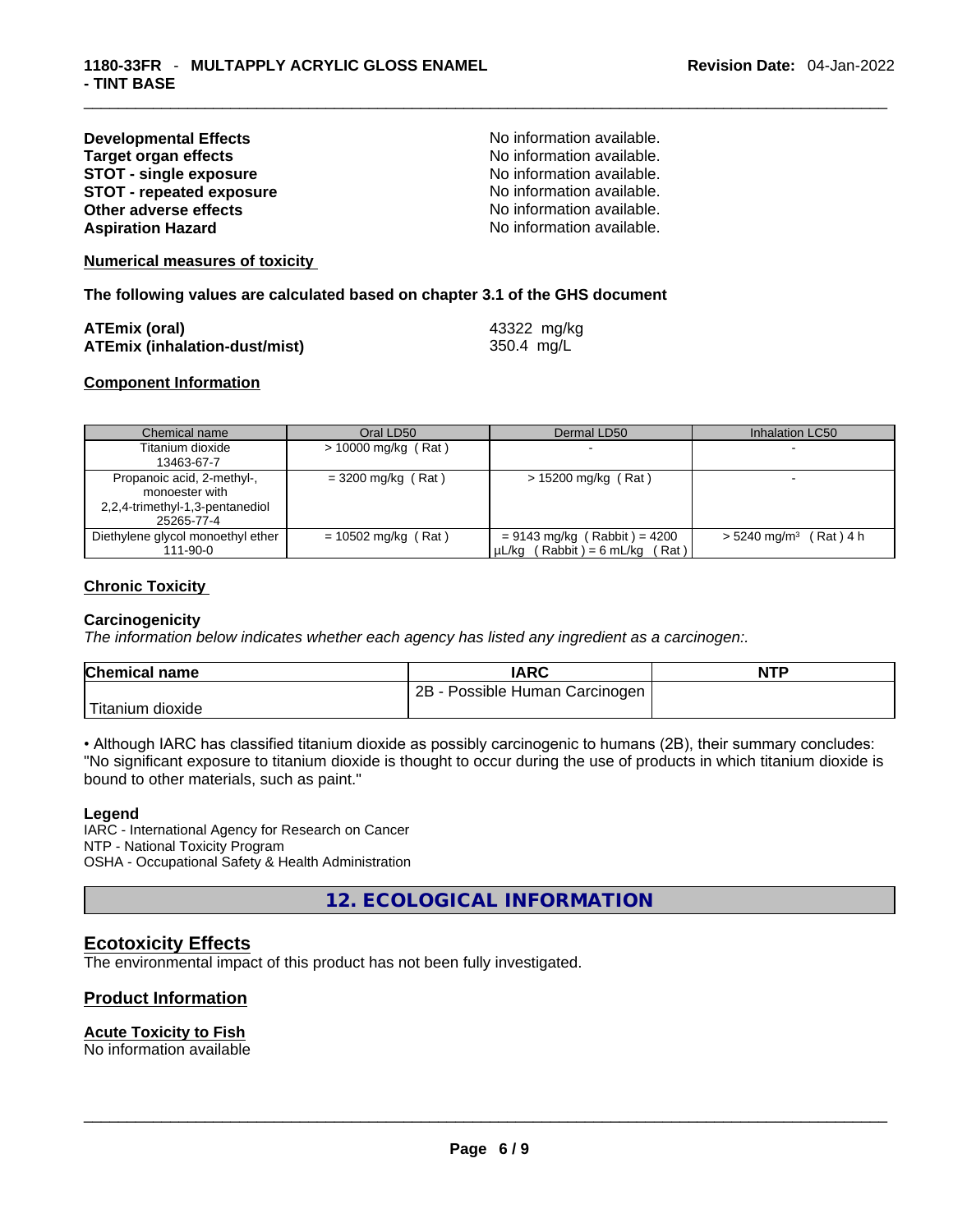# **Acute Toxicity to Aquatic Invertebrates**

No information available

#### **Acute Toxicity to Aquatic Plants**

No information available

#### **Persistence / Degradability**

No information available.

#### **Bioaccumulation**

There is no data for this product.

### **Mobility in Environmental Media**

No information available.

#### **Ozone**

No information available

### **Component Information**

#### **Acute Toxicity to Fish**

Titanium dioxide  $LC50:$  > 1000 mg/L (Fathead Minnow - 96 hr.)

# **Acute Toxicity to Aquatic Invertebrates**

No information available

#### **Acute Toxicity to Aquatic Plants**

No information available

**13. DISPOSAL CONSIDERATIONS** 

**Waste Disposal Method** Dispose of in accordance with federal, state, provincial, and local regulations. Local requirements may vary, consult your sanitation department or state-designated environmental protection agency for more disposal options.

# **14. TRANSPORT INFORMATION**

**TDG** Not regulated

**ICAO / IATA** Not regulated \_\_\_\_\_\_\_\_\_\_\_\_\_\_\_\_\_\_\_\_\_\_\_\_\_\_\_\_\_\_\_\_\_\_\_\_\_\_\_\_\_\_\_\_\_\_\_\_\_\_\_\_\_\_\_\_\_\_\_\_\_\_\_\_\_\_\_\_\_\_\_\_\_\_\_\_\_\_\_\_\_\_\_\_\_\_\_\_\_\_\_\_\_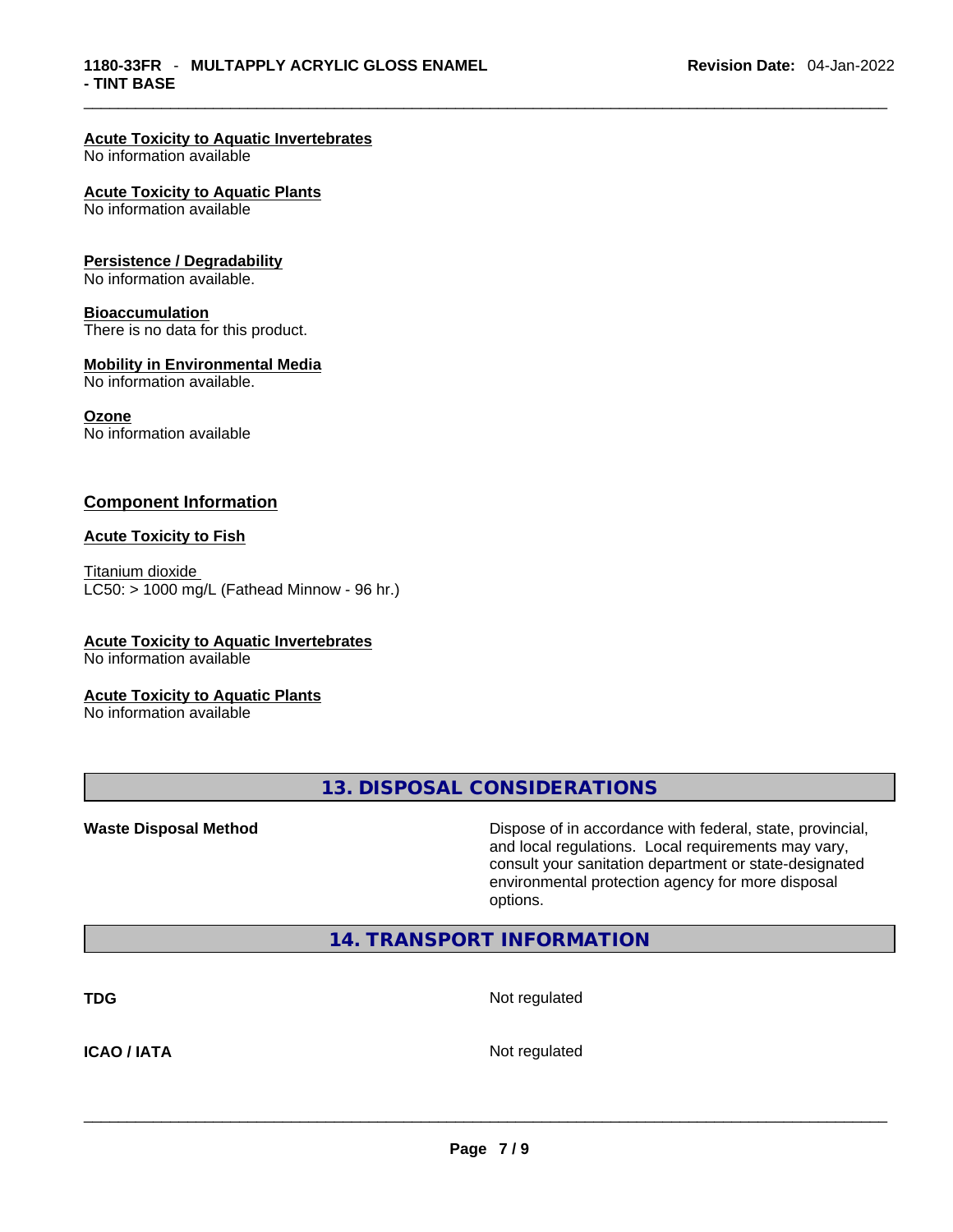**IMDG / IMO** Not regulated

# **15. REGULATORY INFORMATION**

# **International Inventories**

| <b>TSCA: United States</b> | Yes - All components are listed or exempt. |
|----------------------------|--------------------------------------------|
| <b>DSL: Canada</b>         | Yes - All components are listed or exempt. |

# **National Pollutant Release Inventory (NPRI)**

# **NPRI Parts 1- 4**

This product contains the following Parts 1-4 NPRI chemicals:

*None*

#### **NPRI Part 5**

This product contains the following NPRI Part 5 Chemicals:

*None*

### **WHMIS Regulatory Status**

This product has been classified in accordance with the hazard criteria of the Hazardous Products Regulations (HPR) and the SDS contains all the information required by the HPR.

| <b>16. OTHER INFORMATION</b>                                                                                                                          |           |                                                                            |                      |                                                                                                                                               |  |
|-------------------------------------------------------------------------------------------------------------------------------------------------------|-----------|----------------------------------------------------------------------------|----------------------|-----------------------------------------------------------------------------------------------------------------------------------------------|--|
| HMIS -                                                                                                                                                | Health: 1 | <b>Flammability: 0</b>                                                     | <b>Reactivity: 0</b> | $PPE: -$                                                                                                                                      |  |
| <b>HMIS Legend</b><br>0 - Minimal Hazard<br>1 - Slight Hazard<br>2 - Moderate Hazard<br>3 - Serious Hazard<br>4 - Severe Hazard<br>* - Chronic Hazard |           |                                                                            |                      |                                                                                                                                               |  |
|                                                                                                                                                       |           | X - Consult your supervisor or S.O.P. for "Special" handling instructions. |                      |                                                                                                                                               |  |
|                                                                                                                                                       |           |                                                                            |                      | Note: The PPF rating has intentionally been left blank. Choose appropriate PPF that will protect employees from the hazards the material will |  |

Note: The PPE rating has intentionally been left blank. Choose appropriate PPE that will protect employees from the hazards the material will *present under the actual normal conditions of use.* 

*Caution: HMISÒ ratings are based on a 0-4 rating scale, with 0 representing minimal hazards or risks, and 4 representing significant hazards or risks. Although HMISÒ ratings are not required on MSDSs under 29 CFR 1910.1200, the preparer, has chosen to provide them. HMISÒ ratings are to be used only in conjunction with a fully implemented HMISÒ program by workers who have received appropriate HMISÒ training. HMISÒ is a registered trade and service mark of the NPCA. HMISÒ materials may be purchased exclusively from J. J. Keller (800) 327-6868.* 

 **WARNING!** If you scrape, sand, or remove old paint, you may release lead dust. LEAD IS TOXIC. EXPOSURE TO LEAD DUST CAN CAUSE SERIOUS ILLNESS, SUCH AS BRAIN DAMAGE, ESPECIALLY IN CHILDREN. PREGNANT WOMEN SHOULD ALSO AVOID EXPOSURE.Wear a NIOSH approved respirator to control lead

 $\_$  ,  $\_$  ,  $\_$  ,  $\_$  ,  $\_$  ,  $\_$  ,  $\_$  ,  $\_$  ,  $\_$  ,  $\_$  ,  $\_$  ,  $\_$  ,  $\_$  ,  $\_$  ,  $\_$  ,  $\_$  ,  $\_$  ,  $\_$  ,  $\_$  ,  $\_$  ,  $\_$  ,  $\_$  ,  $\_$  ,  $\_$  ,  $\_$  ,  $\_$  ,  $\_$  ,  $\_$  ,  $\_$  ,  $\_$  ,  $\_$  ,  $\_$  ,  $\_$  ,  $\_$  ,  $\_$  ,  $\_$  ,  $\_$  ,